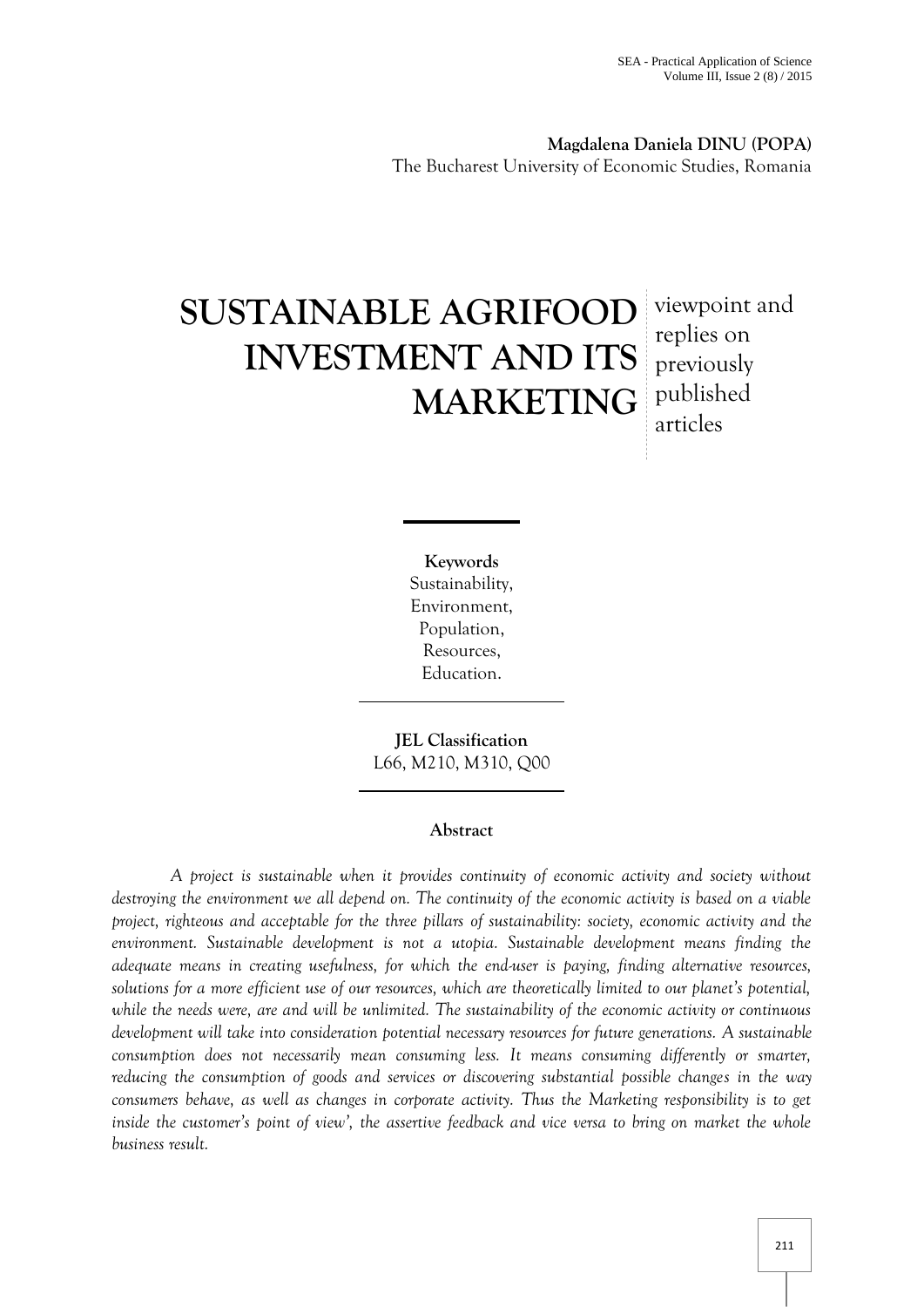## **Introduction**

In order to write this article I have studied the marketing actions regarding sustainability programs of many national and international agrifood investments as folows: Friesland Campina, DSM, Smithfield, Lactalis Group, Mondelez and Scandia, but I have also done an online questionnaire for business owners and top managers of Sergiana Group a company which has activity both within agriculture and food area. Sergiana Group is a business family who has developed an integrated agrofood flow, starting to agriculture activities, slaughterhouse, pig raising and fattening, continuing with processed meat factory, an own bakery, 50 own national shops, restaurants and Events Center. The actions taken in order to obtain a sustainable activity are obvious, similar, long term based and are intended to ensure a quality raw material, develop new products with a rich energetic content, engagement in community life by informing, educating and sustaining projects and a permanent care for the environment. Trough Marketing tools is realised the link between inside and outside of company.

## **1. Why a sustainable activity?**

Sustainability can not be obtained within a company only. Sustainability is a global, a continuous process of symbiosis between the planet and its people who modify the environment trough economic activities in order to get utility. A project is sustainable if it is viable, righteous and supportable from the point of view of the interdependence relation between the three aspects, important variables of sustainability: social and economic environment and the natural environment.

The social environment refers to people, respecting their rights, the principles of equity between sexes, age and generations, educating and informing their about sustainability benefits by marketing tools as well as their wellbeing.

The economic environment implies economic growth based on sustainable projects, sustainable activities specific to the economic area, effectiveness, , refers to innovation, effectiveness or efficiency of economic activity.

The natural environment refers to the natural heritage used sustainably, without endangering the existence of future generations. The referral to the needs of present and future generations takes into consideration two aspects of equity: intra generational equity (within a generation) and intergenerational equity (between generations) (source: "Sutainable Development – Key Problem of the XX Century", Univ.Prof.Dr. Marta-Christina Suciu, Bucharest Univerity of Economic Studies). The intergenerational equity appears because certain benefits obtained by the present generation,

by using material resources, generate costs that are transferred to future generations.

By the year 2050 the total population will reach 9- 10 billion people. Providing food for this number is a huge challenge. This doubling of production needs to occur despite climate disruptions, critical water shortages in some parts of the globe, increased salinity of soil, and the necessity to reduce the energy and environmental footprints of agriculture practices. A big part of the population is struggling nowadays with malnutrition due to the food deficit (one out of seven people), while 1.4 billion adults and 42 million children under 5 years old are obese (source: WHO, 2013).

The global changes like population growth, urbanization, farmers' age, and natural resources deficit are just a few aspects that require sustainable economic activities.

Taking a life cycle approach by sustainability point of view means to be able to measure the impact on environment and to look for improvement opportunities in all stages of the life cycle: raw material extraction, material processing, manufacturing, assembly, product use, the management and administration of "the end of life" of each article. But how the community or end user is informed about the usefulness of the article, their technical characteristics, how can be recycled, the importance of common actions to achieve a sustainable activities on long terms is the responsibility of marketing.

## **2. Supporting sustainability by activities and processes**

In order to achieve greater sustainability within agriculture and food procesing area the companies should accept and apply the wide range of tools of modern science and technology as genomics, nanotechnology, biotechnology, computer simulations. The evolution provided by genetics or plant and animal sciences or social sciences has yielded immense benefits for food security, food safety, nutrition, energy security, environmental stewardship, and community well-being. We cannot afford to ignore the many paths that lead to achievable sustainability when the agriculture production systems today are under pressure as never before. "Both eco-efficiency and socio efficiency are concerned primarily with increasing economic sustainability" (Dyllick, T., & Hockerts, K. 2002).

In this research are evaluated both the activities and processes, with an direct impact upon sustainable agrifood investment. Thus:

- Animal welfare (1)
- Climate change (2)
- Creating new jobs (3)
- Government, legal support (4)
- Animal feed (5)
- Work health and safety (6)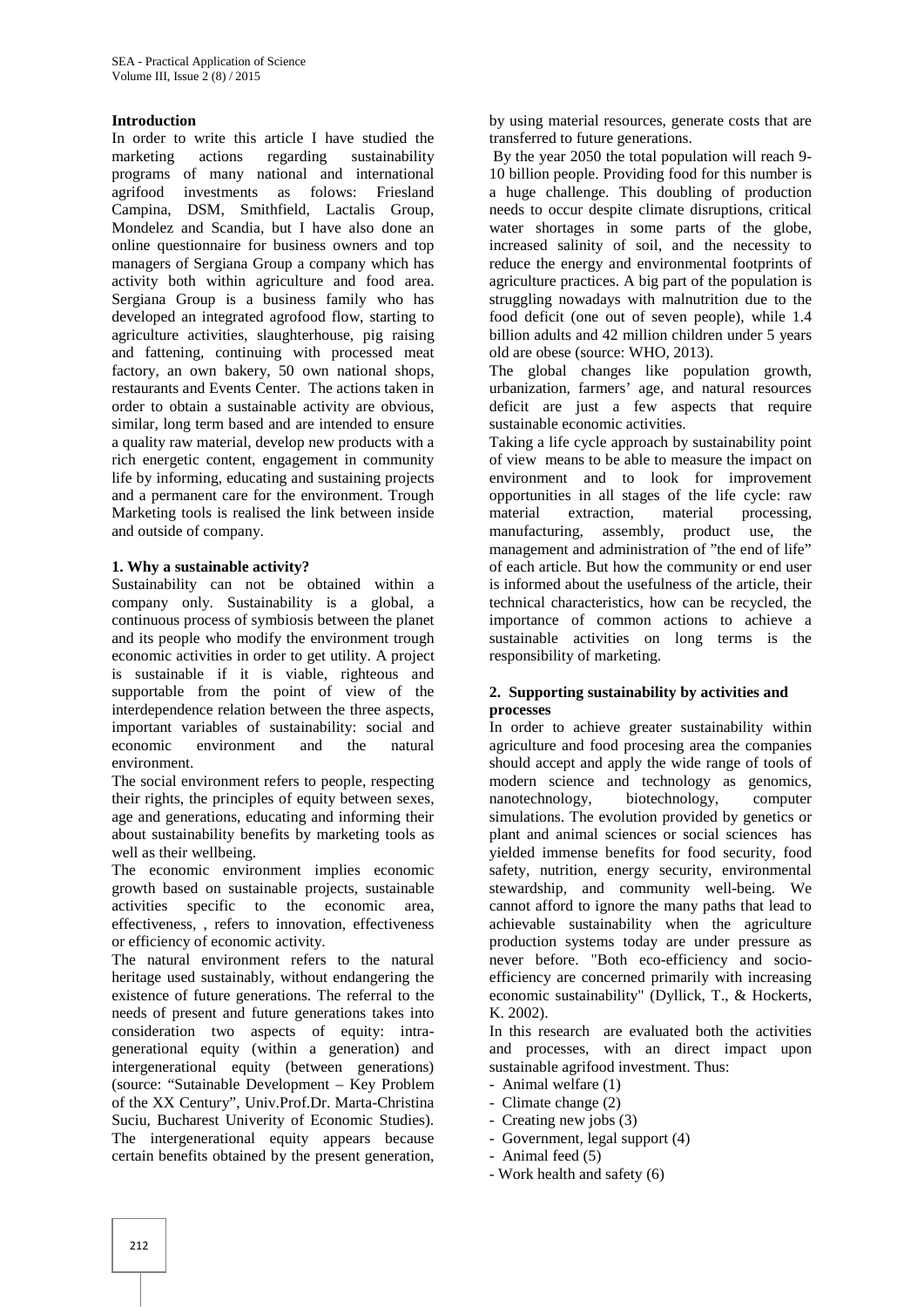- Development by training and coaching (7)
- Use of land, raw materials, fuel (8)
- Minimizing toxicity (9)
- Overweight and obesity (10)
- Consumers' health and safety (11)

- Protecting and restoring the natural environment (12)

- New and sustainable products (13)
- Sustainability in resources' use (14)
- Sustainability of logistic chain (15)
- Reducing the quantity of packaging and recycling (16)
- Water management (17)
- Creating fortune and income (18)
- Malnutrition / Undernourishment (19)

are presented within below Figure number 1, figure which shows the correlation between the impact of these activities and processes upon the company, and their importance for the business owners, respectively top managers. Twenty-one people have been interviewed and fully answered.

#### **2.1. Sustainable actions and objectives of agrifood investments**

Beside the SMART objectives which are specific, measurable, accessible and realistic, and mostly having a strict deadline, like: reducing the energy and water consumption in the manufacture industry by 15% in the next two years or reducing the greenhouse effect and waste from the manufacture industry by 25% until 2018 or achieving 50 million Euros by reducing the packaging materials by 22,500 tons in the next year, etc., sustainable, subjective but with objective results, quantifiable, long term objectives gain more credibility every day, and for their realization it is necessary to take daily, conscientious action. Thus, each company in the food industry gives special attention to the following actions and objectives:

**2.1.1. Nutrition and health, nutrient deficit control.** This objective is about reducing the sugar, salt and fat quantity in the end-products and can be sustained by child education in schools, developing the standards of product labeling in order to correctly inform the end-consumer, promoting recycling or offering help to those who are already confronted with malnutrition.

**2.1.2. Obtaining and efficiently using the sustainable supply chain** by purchasing sustainable raw materials, reducing energy and water consumption, waste. This objective can also be sustained by developing long term partnerships with certain supply sources by using similar quality standards. Using solar and wind energy or biogas is encouraged by issuing green energy certificates. The impact on the environment can be measured and improvement solutions can be found, efficiency in every life step of the product, from extracting raw materials, processing them, transforming them in end-product, assembling,

packaging, usage and total or partial recycling. The expectations of stakeholders are those of downstream supply chain partners. They should be integrated into Sustainable Supply Chain Management strategy formulation and then be transferred to the upstream supply chain in the stages of supply chain partner selection (Jiang, 2009), relationship management (Reuter et al., 2010) and performance management (de Brito et al., 2008). The underlying assumption is that increased integration leads to better performance (Narasimhan and Wook, 2001).

**2.1.3. Actively sustaining supply resource development** by offering technical, educational and financial support to the farmers, people that work the land. By contributing to the improvement of life standards of the farmers we can ensure a future sustainable agriculture and in the mean time increase awareness of the participants in the agrifood chain. The age of the farmers represents one of the big global challenges and that is why educating the young generation and drawing the educated youth into the agrifood logistic chain is considered a necessity and a long term investment in the human factor, which is the most active and determined factor of any economic activity. The scholarships offered to the students and alumni that study the agricultural and food industry, but also the fixed-term work contracts after graduating, represent an alternative on the workforce market in general and for the agrifood companies especially.

**2.1.4. Sustainable production** by continuously improving the process of using resources. This objective is about continuous innovation in order to develop products with little impact on the environment but that in the mean time also satisfy the same needs, offer the same use and have the same functionality. A sustainable production will be achieved through access, acceptance and implementation of the various tools of modern science and technology genomics, nanotechnology, biotechnology, computer simulations performed as huge benefits of genetics, science vegetal and animal life. The sustainable production is not abandoned the old technology flows, but accepted technical and technological developments so that the finished product has to generate food security, to be achieved through proper management of the environment, bring on market a proper nutrition and welfare of the community, to final consumers.

**2.1.5. Raising awareness of own employees** by promoting a healthy working environment, continuous education and information about the evolution of the company's sustainable actions. Involving them in projects about healthy nutrition and having a balanced life style, protecting the environment, sustaining education, developing projects together with local communities or volunteering, can be recommended activities, supported and encouraged by the management of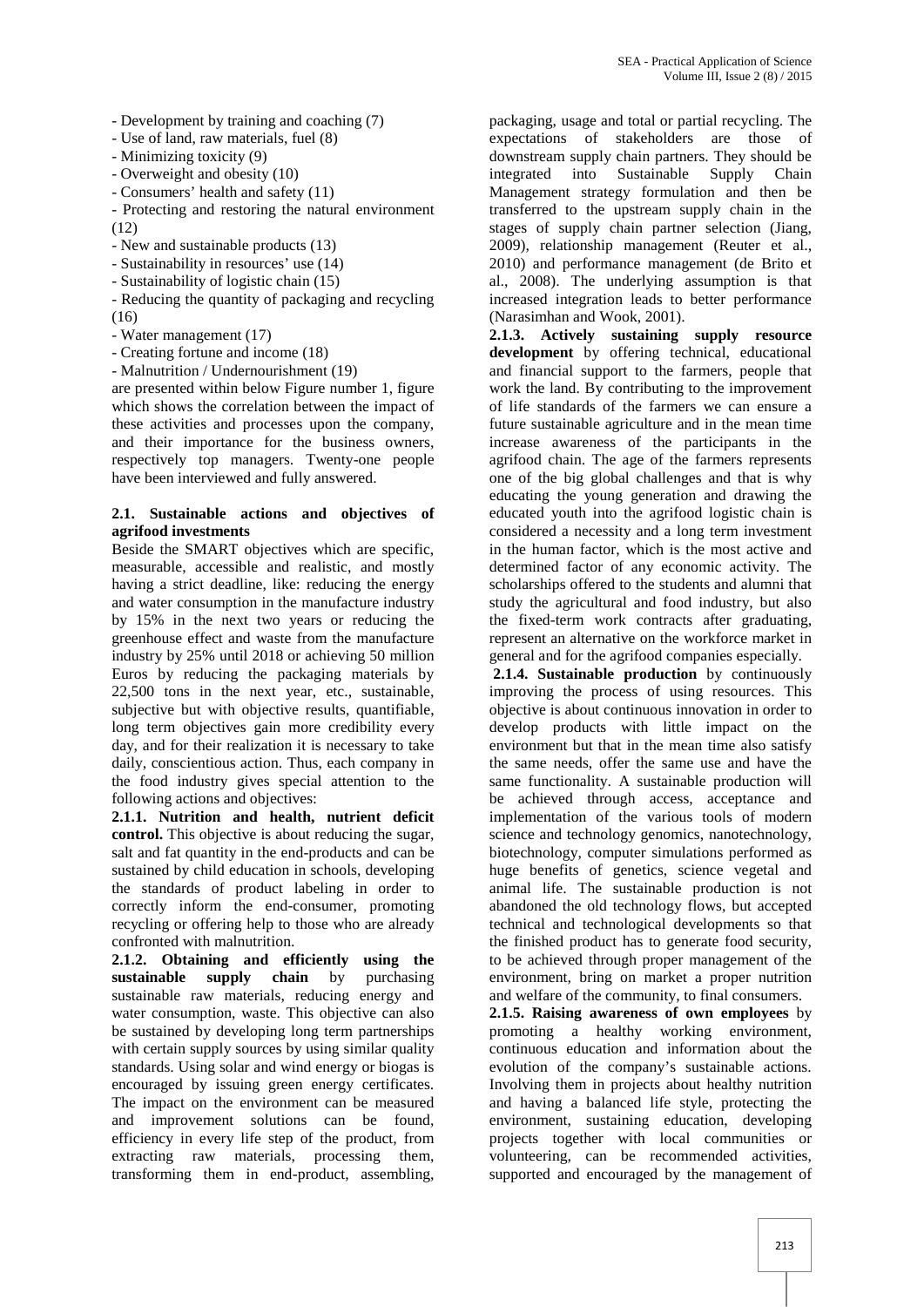the company. Financially compensating the employees that come up with solutions for sustainable growth can be a measure with quantitative and qualitative effects on the long, middle and short term. The employees are the ones that know best the ground base of the company, technological flow; they represent both the internal and external client of the company, being in permanent interaction with the open market. Thus, they can be the ones to find cost reduction means or losses on the flow, their experience, that has developed in time specific competences, can create added value by innovation process, development of new products with the same functionality but with less impact over the environment.

**2.1.6. Common projects with the local community**, because an agrifood company is not only responsible for the food safety of its products or for its employees, but also for the natural environment and local community where it unfolds its activity. Thus can be developed together, projects for protecting the natural environment, social programs and education projects, for increasing the quality of life in the community. As one of the end-beneficiaries of the social actions or charities made by own programs or in collaboration with other companies or NGOs, the community is part of the social involvement strategy and part of the business strategy of the agrifood companies. Over a year it can be organized for example, workshops for informing the community about balanced nutrition, with the occasion of International Nourishment/Milk Day, etc., festive dinners with specific topic on different age, sex categories, handicap or disabled, low income families, etc., sport contests or otherwise in which company employees can take part together with members of the community.

## **2.2. How Marketing help sustainable development?**

Integrating sustainable development requires contributions from people across all functions of a company.

The interviewees agreed one hundred percent that marketers have the responsibility to build trust on market with customers, consumers and society, by inspiring and continuously communications. Marketing people are those who create competitive advantages through brand innovation and developing new market opportunities but always their actions are based on the abilities of the organisation and the resources that it can realistically devote to enhancing the social and environmental company performance. Through its mechanisms as: Research and Development (R&D), dialogue with Stakeholders, intelligent communication with both internal and external clients, customer feedback, benchmarking, so on, with responsibility for company brands and

reputation, Marketing actions create more sustainable products and services.

Integrating sustainability values into a company brand can contribute to market growth becouse the value of sustainable product is able to bring functional and emotional attributes on market.

## **Conclusions**

Sustainable development which has the meaning "to meet the present needs without compromising the ability of future generations to meet their own needs" (United Nations 1987) has become the main preoccupation of all agrifood investments. It is desired and a permanent action that of improving efficiency and quality of the food chain and food safety, thus obtaining better performance in animal breeding with a better nutrition and sometimes even at a lower cost. The sustainability programs of the studied companies have clear actions of social responsibility and environment protection. Special attention is given to purchasing quality raw materials, new product development with rich energetic content, with less or zero environmental impact, activities of sustaining and promoting information programs for the community, education, project development for a permanent care of the environment. Inside the companies the notion of health management is more and more promoted by means of own resources or external specialists (outsourcing) and by setting and achieving objectives of the employee health management program, increasing employee incentive, reducing the number of employees with health problems, increasing the number of sport competitions and the number of weekly hours dedicated exclusively to sports.

Sustainability also takes into consideration the relation between the population of today and the one of tomorrow, relation known as intra generation equity (within a generation) and intergeneration equity (between generations), because certain benefits gained by the present generation, by using material resources, generate costs that are transferred to future generations.

In other words, companies should not focus exclusively upon financial measures because the reputation and values of the brand are also related to ethics, values and socio-economic development. The value is created within each Company Supply

Chain and Marketing responsability is to provide this value to consumers, organisations and society.

## **Aknowledgement**

., This paper was co-financed from the European Social Fund, through the Sectorial Operational Programme Human Resources Development 2007- 2013, project number POSDRU/159/1.5/S/138907 "Excellence in scientific interdisciplinary research, doctoral and postdoctoral, in the economic, social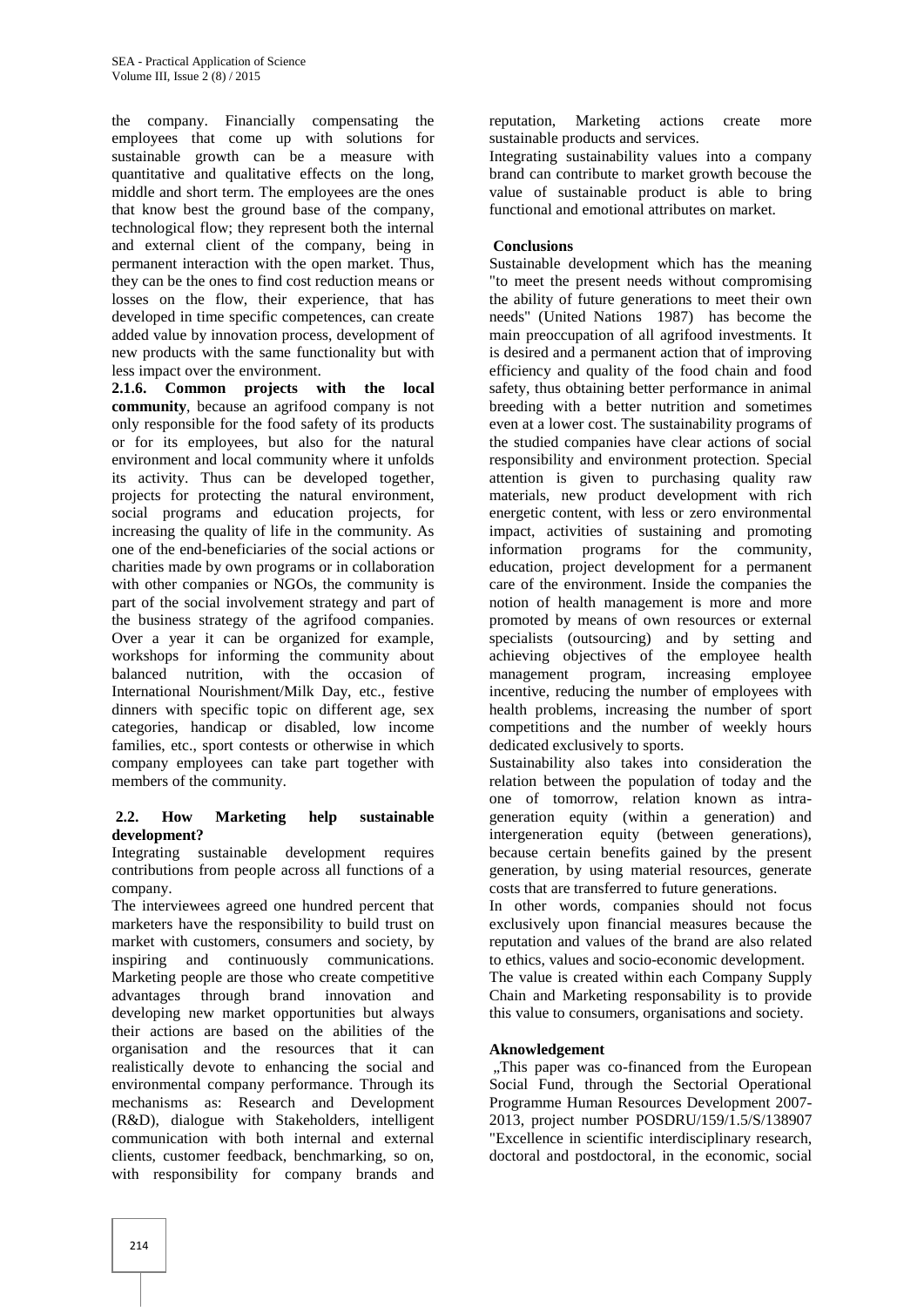and medical fields -EXCELIS", coordinator The Bucharest University of Economic Studies".

#### **Notes**

United Nations. (1987). World commission on environment ad development. Available at http://www.un-documents.net/wcedocf.htm. http://www.dsm.com/corporate/sustainability.html http://www.frieslandcampina.com/english/sustaina bility.aspx http://www.mondelezinternational.com/well-being

http://www.smithfield.ro/ro/in-comunitate/ http://www.scandia.ro/company/responsability http://sergianagrup.ro/en

#### **Reference list**

#### **Books**

- de Brito, M. P., V. Carbone and C. M. Blanquart: 2008, *'Towards a Sustainable Fashion Retail Supply Chain in Europe: Organisation and Performance'*, International Journal of Production Economics 114(2), 534-553.
- Dyllick, T., & Hockerts, K. (2002). *'Beyond the business case for corporate sustainability.*

*Business Strategy and the Environment'*, 77, 130-141.

- Foersd, K., C. Reuter and E. Hartmann, et al.: 2010*, 'Managing Supplier Sustainability Risks in a Dynamically Changing Environment: Sustainable Supplier Management in the Chemical Industry'*, Journal of Purchasing & Supply Management 16(2), 118-130
- Jiang, B.: 2009, *'The Effects of Interorganizational Governance on Supplier's Compliance with SCC: An Empirical Examination of Compliant and Non-compliant Suppliers'*, Journal of Operations Management 27(4), 267-280.
- Narasimhan, R. and K. S. Wook: 2001*, 'Information System Utilization Strategy for Supply Chain Integration'*, Journal of Business Logistics 22(2), 51-75.
- Reuter, C., K. Foersd and E. Hartmann, et al.: 2010, *'Sustainable Global Supplier Management: The Role of Dynamic Capabilities in Achieving Competitive Advantage'*, Journal of Supply Chain Management: A Global Review of Purchasing &Supply46(2),45-63